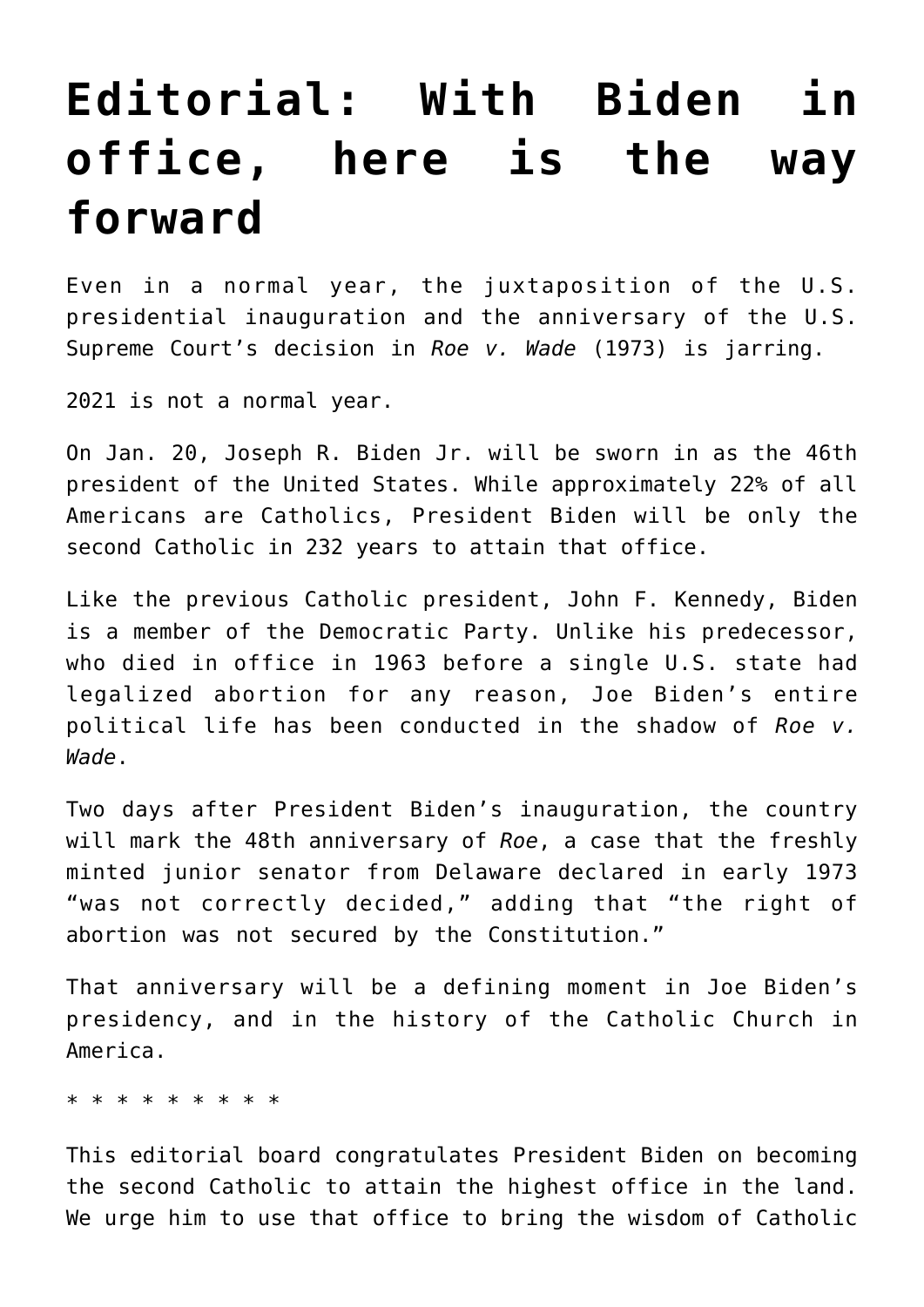teaching to bear on all aspects of American policy, foreign and domestic. We pray that his own faith will be strengthened, and that he will reconsider those areas in which he personally and politically departs from Catholic teaching — chief among them the protection of the unborn.

As Catholics actively engaged in the public life of our nation, we recognize that no single politician and no political party fully represents the totality of Catholic social teaching. Prudence requires us not only to choose wisely among imperfect candidates but to remain politically engaged even when the imperfect candidate we prefer loses to another imperfect candidate.

Political engagement in those circumstances cannot and should not always take the form of opposition. In those areas where proposed policies are aligned with the vision of the common good set forth by the Catholic Church, we as Catholic Americans should follow the example of the U.S. Conference of Catholic Bishops, who have lent their support over the years to all good policies, regardless of the political persuasion of those who have put them forward. Where such policies fall short, we should propose alternatives (again, as the USCCB has often done). And on those occasions when proposed policies would undermine the common good and threaten the health or the very lives of the most vulnerable, we must vigorously oppose such actions — even if the candidate for whom we voted is now the elected official proposing such policies.

As Catholics, our commitment must be to the truth, not to any particular political party, much less to a single politician. And the truth is that those who govern us do so only because, as Christ himself said to Pontius Pilate, God has granted them that authority. That doesn't mean, of course, that every manner in which Congress or the president exercises that authority is necessarily prudent or even just. But when it is just, we are called to assent to that authority.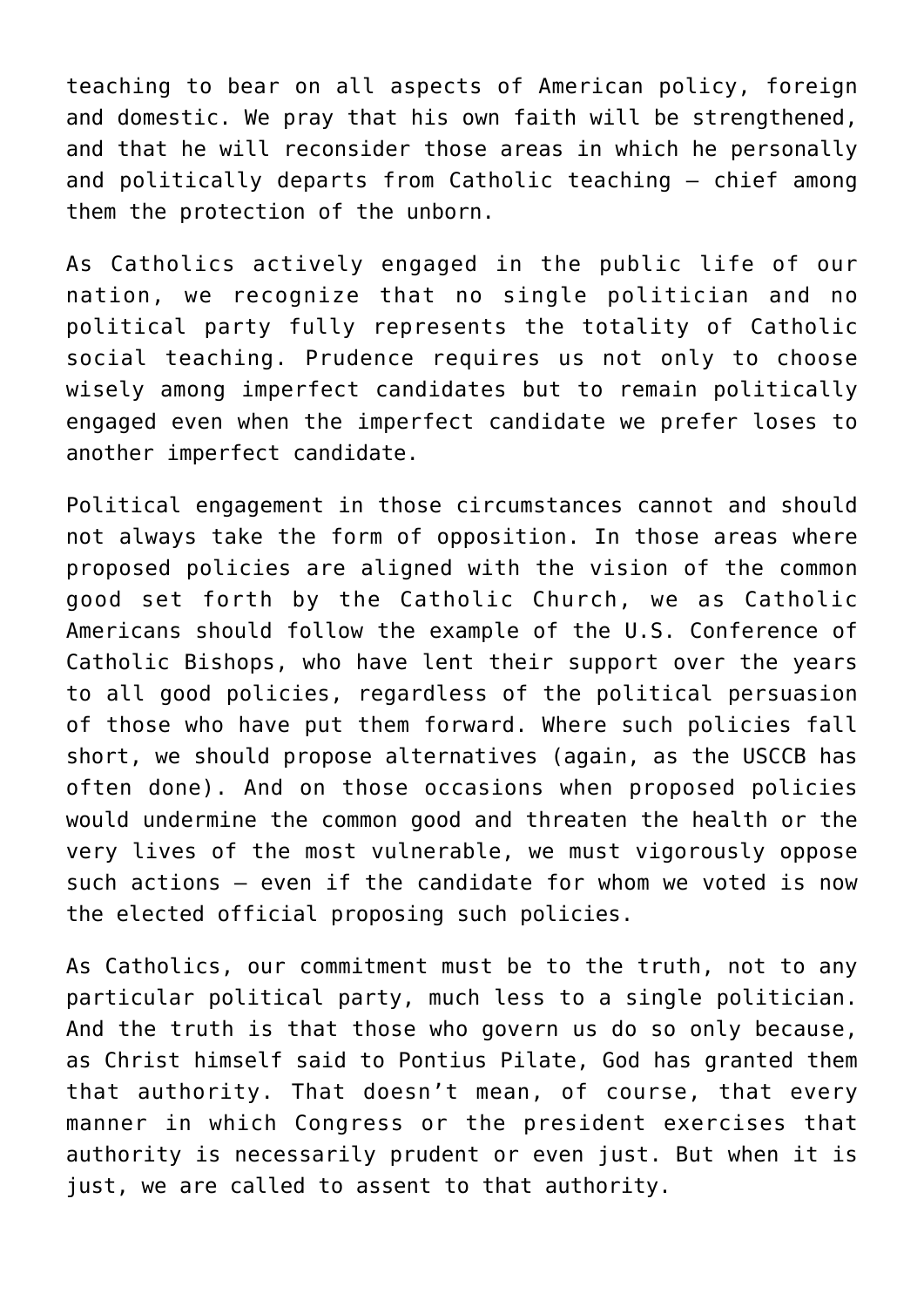And when that authority is exercised unjustly, we must stand up for the truth.

\* \* \* \* \* \* \* \* \*

On Jan. 22, 1993, the 20th anniversary of *Roe v. Wade*, newly inaugurated President Bill Clinton issued an executive order repealing the Mexico City Policy, which banned the distribution of federal funds to organizations that advocate abortion in other countries. First instituted by President Ronald Reagan in 1984, the Mexico City Policy has since become a symbolic way for new presidents to prove their loyalty to their respective party's platform on abortion. And the anniversary of *Roe* has become the time to do it.

On Jan. 22, 2001, President George W. Bush reinstated the Mexico City Policy; on Jan. 23, 2009, President Barack Obama rescinded it; on Jan. 22, 2017, President Donald Trump reinstated it once more.

As U.S. senator from Delaware, Joe Biden changed his position on *Roe v. Wade* before his first vote on abortion in 1973. Even so, he supported the Hyde Amendment (first passed in 1980, banning federal funding of abortions) and the Mexico City Policy, as well as parental-notification laws, the federal ban on partial-birth abortion, and the Born Alive Infant Protection Act. As vice president under Barack Obama, he publicly stated that he did not agree with the president's decision to repeal the Mexico City Policy.

When he ran for president in 2020, however, Vice President Biden dropped his support for the Hyde Amendment, declared that he would rescind the Mexico City Policy, and went further than any other president has in announcing that, should the U.S. Supreme Court overturn *Roe v. Wade*, he would work to enshrine the key points of *Roe* in federal law.

We urge President Biden to reconsider all of those positions and instead follow Catholic teaching on the dignity of human